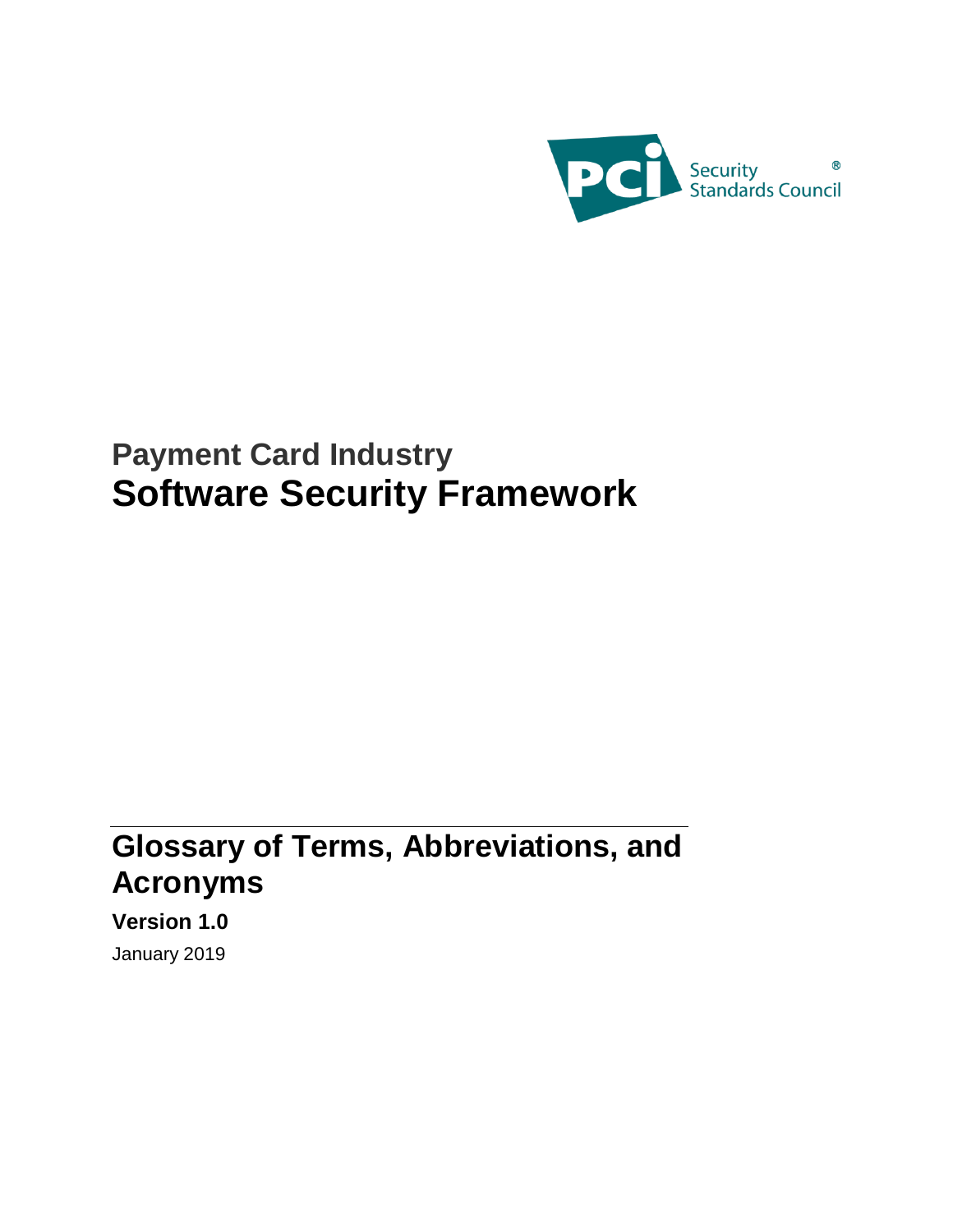

## **Document Changes**

| <b>Date</b>  | Version | <b>Description</b> |
|--------------|---------|--------------------|
| January 2019 | 1.0     | Initial release    |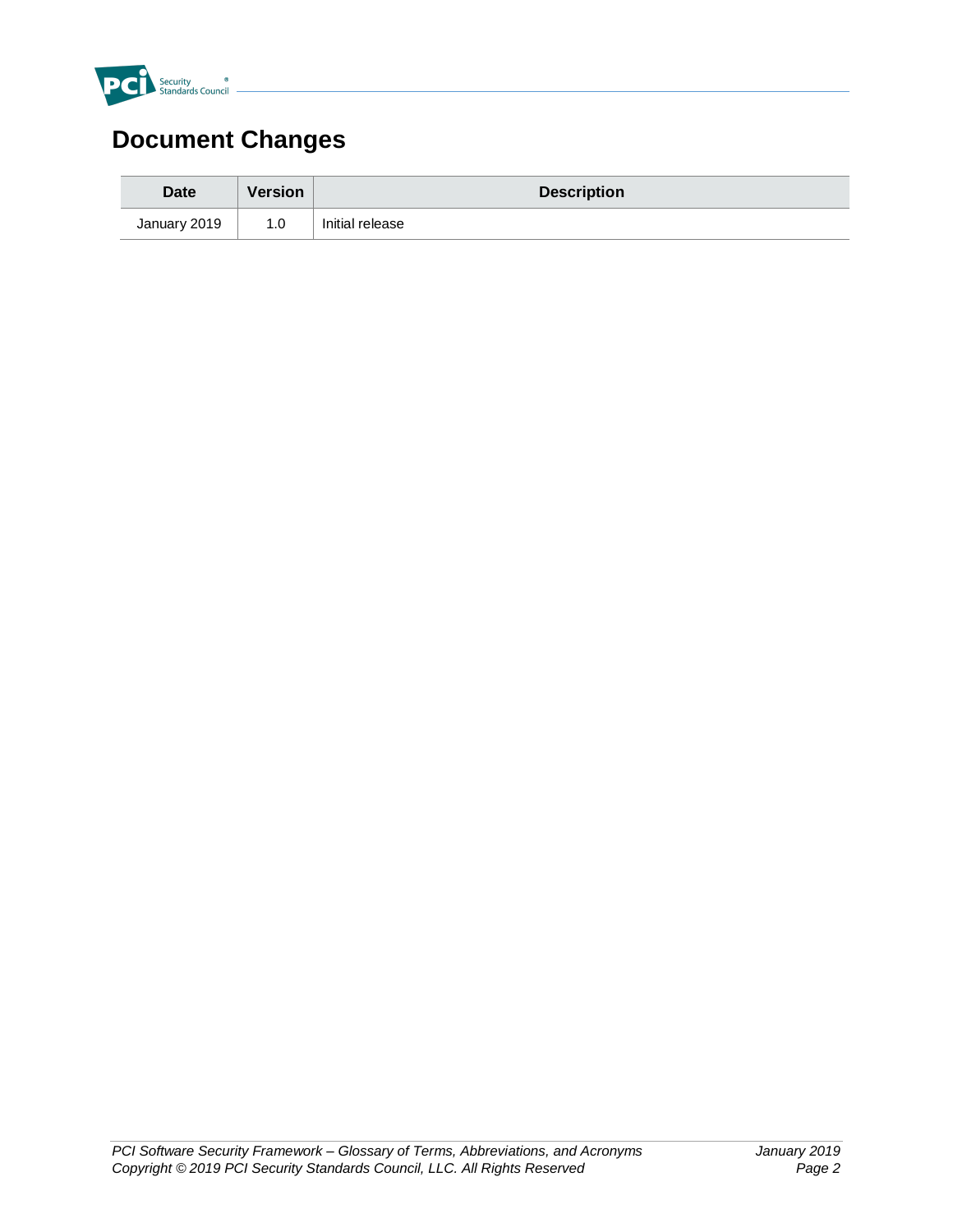

| <b>Term</b>                                        | <b>Definition</b>                                                                                                                                                                                                                                                                                                                                                                                                                                                                                                                                                                                                                                                                                                 |
|----------------------------------------------------|-------------------------------------------------------------------------------------------------------------------------------------------------------------------------------------------------------------------------------------------------------------------------------------------------------------------------------------------------------------------------------------------------------------------------------------------------------------------------------------------------------------------------------------------------------------------------------------------------------------------------------------------------------------------------------------------------------------------|
| <b>Abstraction layer</b>                           | A fundamental term in object-oriented programing describing a<br>process to hide implementation details from users. As part of a<br>layered architecture with hardware at the base and other layers<br>building on top of the hardware, each layer can access the<br>features of layers below it, but no layer can access layers above it.<br>While abstraction can improve code flexibility and maintenance, it<br>can also pose problems to incident handling and forensics. Entities<br>should understand the complex hierarchies of abstraction layers,<br>such as in many cloud-computing environments, and understand<br>the different ways in which digital evidence is lost due to<br>abstraction layers. |
| Application program interface<br>(API)             | A series of communication protocols, subroutines and tools for<br>building software that allows two applications to interact with each<br>other.                                                                                                                                                                                                                                                                                                                                                                                                                                                                                                                                                                  |
| Assessor                                           | Individuals approved by PCI SSC (as defined in the associated<br>program documentation) to perform security assessments against<br>PCI standards, including those standards associated with the<br>Software Security Framework.                                                                                                                                                                                                                                                                                                                                                                                                                                                                                   |
| <b>Authentication credentials</b>                  | A combination of the user ID or account ID plus the authentication<br>factor(s) used to authenticate an individual, device, or process.                                                                                                                                                                                                                                                                                                                                                                                                                                                                                                                                                                           |
| <b>BCrypt</b>                                      | A password-hashing algorithm based on Blowfish.                                                                                                                                                                                                                                                                                                                                                                                                                                                                                                                                                                                                                                                                   |
| <b>Big-number library functions</b>                | Library functions that allow for the large numbers often used in<br>cryptography to be processed and stored correctly (with needed<br>levels of precision) in languages that may otherwise default to a<br>less precise format.                                                                                                                                                                                                                                                                                                                                                                                                                                                                                   |
| <b>Common Weakness</b><br><b>Enumeration (CWE)</b> | A category system for software weaknesses and vulnerabilities.                                                                                                                                                                                                                                                                                                                                                                                                                                                                                                                                                                                                                                                    |
| <b>Confidential data</b>                           | A form of sensitive data that explicitly requires protection from<br>unauthorized disclosure. Examples of confidential data include<br>cardholder data (CHD), sensitive authentication data (SAD), and<br>private cryptographic keys. See Sensitive Data.                                                                                                                                                                                                                                                                                                                                                                                                                                                         |
| <b>Control objective</b>                           | The specific software security controls and outcomes required to<br>satisfy the parent security objective.                                                                                                                                                                                                                                                                                                                                                                                                                                                                                                                                                                                                        |
| <b>Critical assets</b>                             | Collective term to describe any software element that if exposed,<br>misused, altered, or disabled could impair the software's ability to<br>function properly or meet its security objectives. Sensitive data,<br>sensitive functions, and sensitive resources are also considered<br>critical assets.                                                                                                                                                                                                                                                                                                                                                                                                           |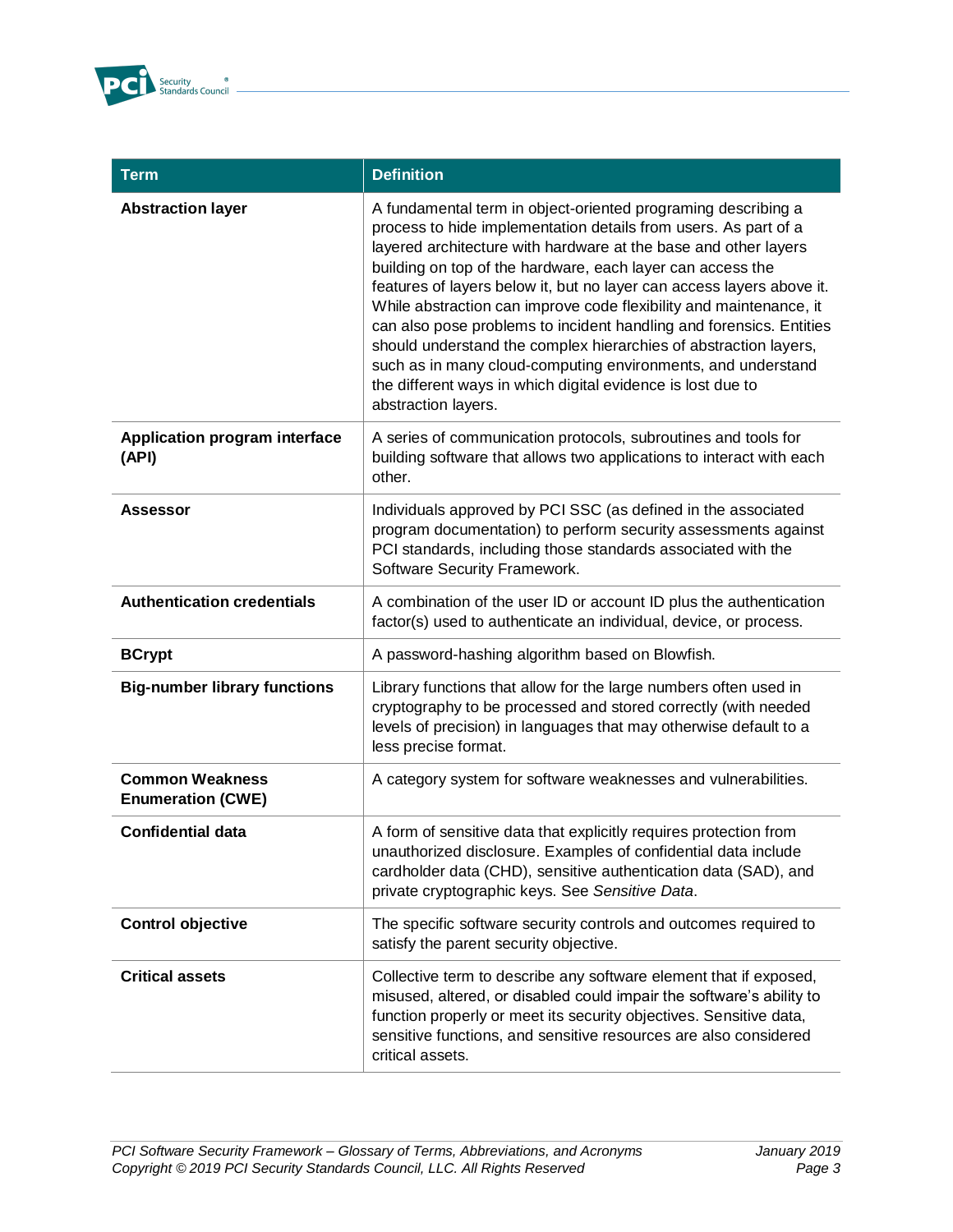

| <b>Term</b>                                                                          | <b>Definition</b>                                                                                                                                                                                                                                                                                                                                                                                                                                                                                                                             |
|--------------------------------------------------------------------------------------|-----------------------------------------------------------------------------------------------------------------------------------------------------------------------------------------------------------------------------------------------------------------------------------------------------------------------------------------------------------------------------------------------------------------------------------------------------------------------------------------------------------------------------------------------|
| Data elements                                                                        | Individual fields carrying payment-card transaction information.<br>They are defined in ISO 8583, the International Organization for<br>Standardization (ISO) standard for systems that exchange<br>electronic transactions initiated by cardholders using payment<br>cards.                                                                                                                                                                                                                                                                  |
| <b>Default software settings</b>                                                     | Software settings that are configured or active upon software<br>installation, initialization, or first use, depending upon the software<br>architecture or deployment environment.                                                                                                                                                                                                                                                                                                                                                           |
| <b>EMVCo</b>                                                                         | A global technical body owned by American Express, Discover,<br>JCB, Mastercard, UnionPay, and Visa that facilitates the<br>worldwide interoperability and acceptance of secure payment<br>transactions by managing and evolving the EMV Specifications<br>and related testing processes.                                                                                                                                                                                                                                                     |
| <b>Entropy</b>                                                                       | In cryptographic operations, the measure of the unpredictability of<br>a random seed value. Entropy is generally measured in "bits,"<br>where a higher number indicates that the particular event is less<br>predictable than an event with a lower number. Entropy is used to<br>measure the security strength of cryptographic keys.                                                                                                                                                                                                        |
| <b>Execution environment</b>                                                         | In the context of the Software Security Framework, a collection of<br>services and components relied on by the payment software<br>during operation. It includes all components and services that are<br>used and relied on by the software to make a complete system-<br>for example, the processors, hardware components, networks,<br>operating systems, databases, and cloud platforms (e.g., PaaS<br>and SaaS).<br>May also be known as execution platform or runtime environment.                                                       |
| <b>Federal Information Processing</b><br><b>Standard (FIPS) Publication</b><br>140-2 | A standard that provides four increasing, qualitative levels of<br>security and is related to the Cryptographic Module Validation<br>Program (CMVP), which provides for vendors to submit products<br>to a laboratory to validate cryptographic modules to the FIPS 140-<br>2 standard and other cryptography-based standards. Products<br>validated as conforming to FIPS 140-2 are accepted by the U.S.<br>and Canadian Federal agencies for the protection of sensitive<br>information (United States) or designated information (Canada). |
| File integrity monitoring (FIM)                                                      | A technique or technology under which certain files or logs are<br>monitored to detect if they are modified. When critical files or logs<br>are modified, alerts should be sent to appropriate security<br>personnel.                                                                                                                                                                                                                                                                                                                         |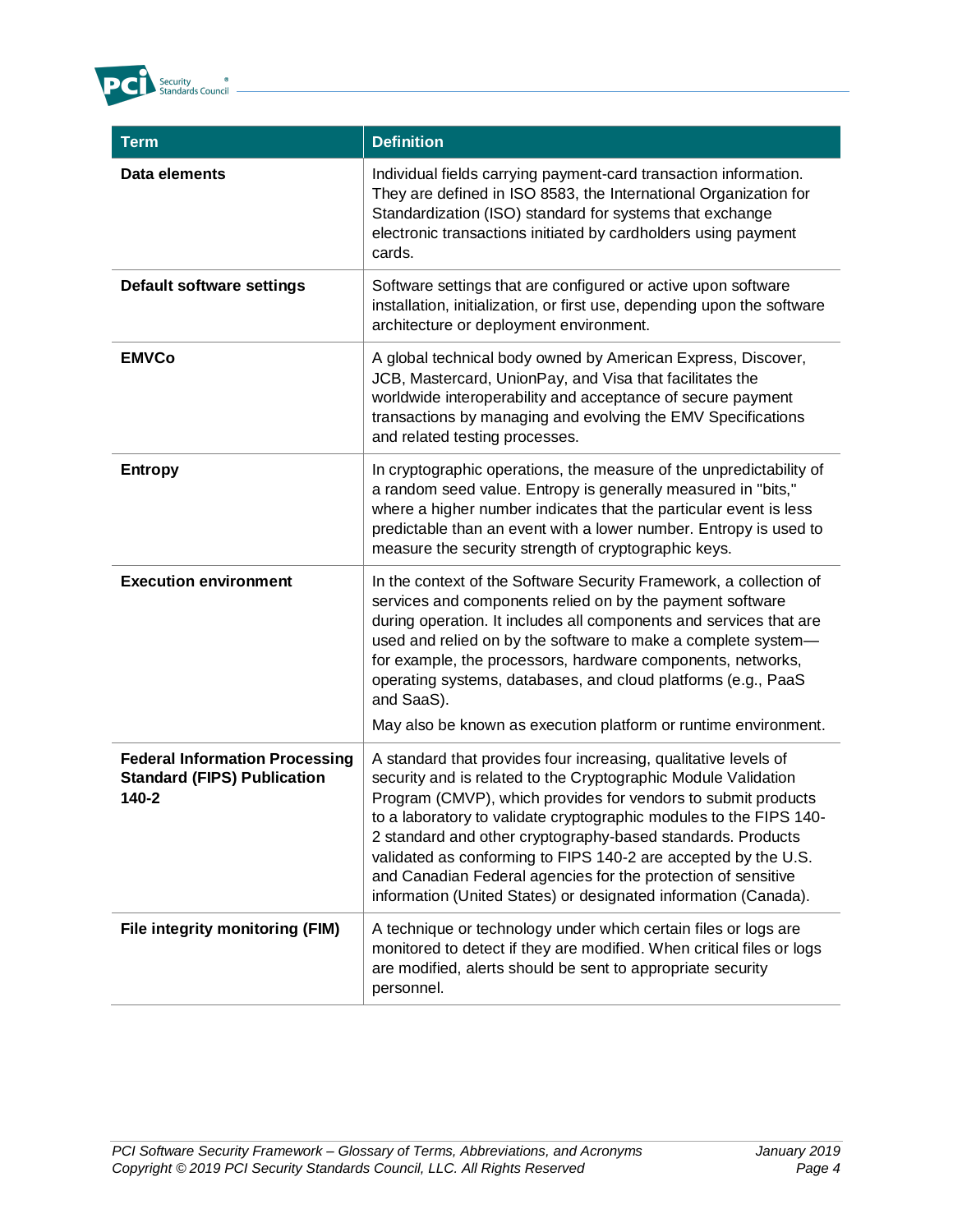

| <b>Term</b>                                             | <b>Definition</b>                                                                                                                                                                                                                                                                                                                                                                                                                                                                                                                                                                                                                                                                                                                                                                                                                                                                    |
|---------------------------------------------------------|--------------------------------------------------------------------------------------------------------------------------------------------------------------------------------------------------------------------------------------------------------------------------------------------------------------------------------------------------------------------------------------------------------------------------------------------------------------------------------------------------------------------------------------------------------------------------------------------------------------------------------------------------------------------------------------------------------------------------------------------------------------------------------------------------------------------------------------------------------------------------------------|
| <b>Flash wear-leveling function</b>                     | A technique used to extend the life of solid-state drives (SSDs)<br>and USB (non-volatile RRM, a.k.a flash) drives that involves<br>arranging data so that erasures and re-writes are distributed<br>evenly across the drive. This technique makes hard-drive-oriented<br>techniques for individual file sanitization ineffective on SSDs.<br>Flash-based solid-state drives (SSDs) differ from common hard<br>drives in both the technology used to store data (flash chips vs.<br>magnetic disks) and the algorithms used to manage and access<br>that data. As wear leveling creates a layer of indirection between<br>the logical block addresses that computer systems use to access<br>data and the raw flash addresses that identify physical storage, it<br>can produce copies of the data that are invisible to the user but<br>which a sophisticated attacker can recover. |
| <b>Functional testing</b>                               | Evaluation of software against functional requirements to verify the<br>software has met those requirements.                                                                                                                                                                                                                                                                                                                                                                                                                                                                                                                                                                                                                                                                                                                                                                         |
| Hooking                                                 | A technique for intercepting application calls to a function for some<br>purpose, usually to customize and extend its functionality as well<br>as to monitor aspects of an application.                                                                                                                                                                                                                                                                                                                                                                                                                                                                                                                                                                                                                                                                                              |
| Initialization vector (IV)                              | Blocks that are used to mask data (plaintext) prior to encryption<br>with a block cipher. Without the addition of an IV, identical<br>plaintext messages would not encrypt to different ciphertext<br>messages.                                                                                                                                                                                                                                                                                                                                                                                                                                                                                                                                                                                                                                                                      |
| <b>Install base</b>                                     | The number units of a product or service that are currently<br>implemented and in use.                                                                                                                                                                                                                                                                                                                                                                                                                                                                                                                                                                                                                                                                                                                                                                                               |
| "K" value                                               | A randomly or pseudorandomly generated integer used in the<br>creation of digital signatures.                                                                                                                                                                                                                                                                                                                                                                                                                                                                                                                                                                                                                                                                                                                                                                                        |
| <b>Mature process</b>                                   | A process that is established (i.e., performed at least once before),<br>is repeatable across personnel and geographical locations, and<br>whose output or outcomes are predictable.                                                                                                                                                                                                                                                                                                                                                                                                                                                                                                                                                                                                                                                                                                 |
| <b>NIST Statistical Test Suite</b>                      | Examinations for determining whether or not a generator is<br>suitable for a particular cryptographic application per NIST Special<br>Publication 800-22 Rev 1a: A Statistical Test Suite for Random<br>and Pseudorandom Number Generators for Cryptographic<br>Applications.                                                                                                                                                                                                                                                                                                                                                                                                                                                                                                                                                                                                        |
| One-time pad                                            | In cryptography, the one-time pad is an encryption algorithm with<br>text combined with a random key or "pad" that is as long as the<br>plaintext and used only once. Additionally, if the key is truly<br>random, never reused, and kept secret, the one-time pad is<br>unbreakable.                                                                                                                                                                                                                                                                                                                                                                                                                                                                                                                                                                                                |
| <b>Open Web Application Security</b><br>Project (OWASP) | A non-profit organization focused on improving the security of<br>application software. OWASP maintains a list of critical<br>vulnerabilities for web applications. (See http://www.owasp.org).                                                                                                                                                                                                                                                                                                                                                                                                                                                                                                                                                                                                                                                                                      |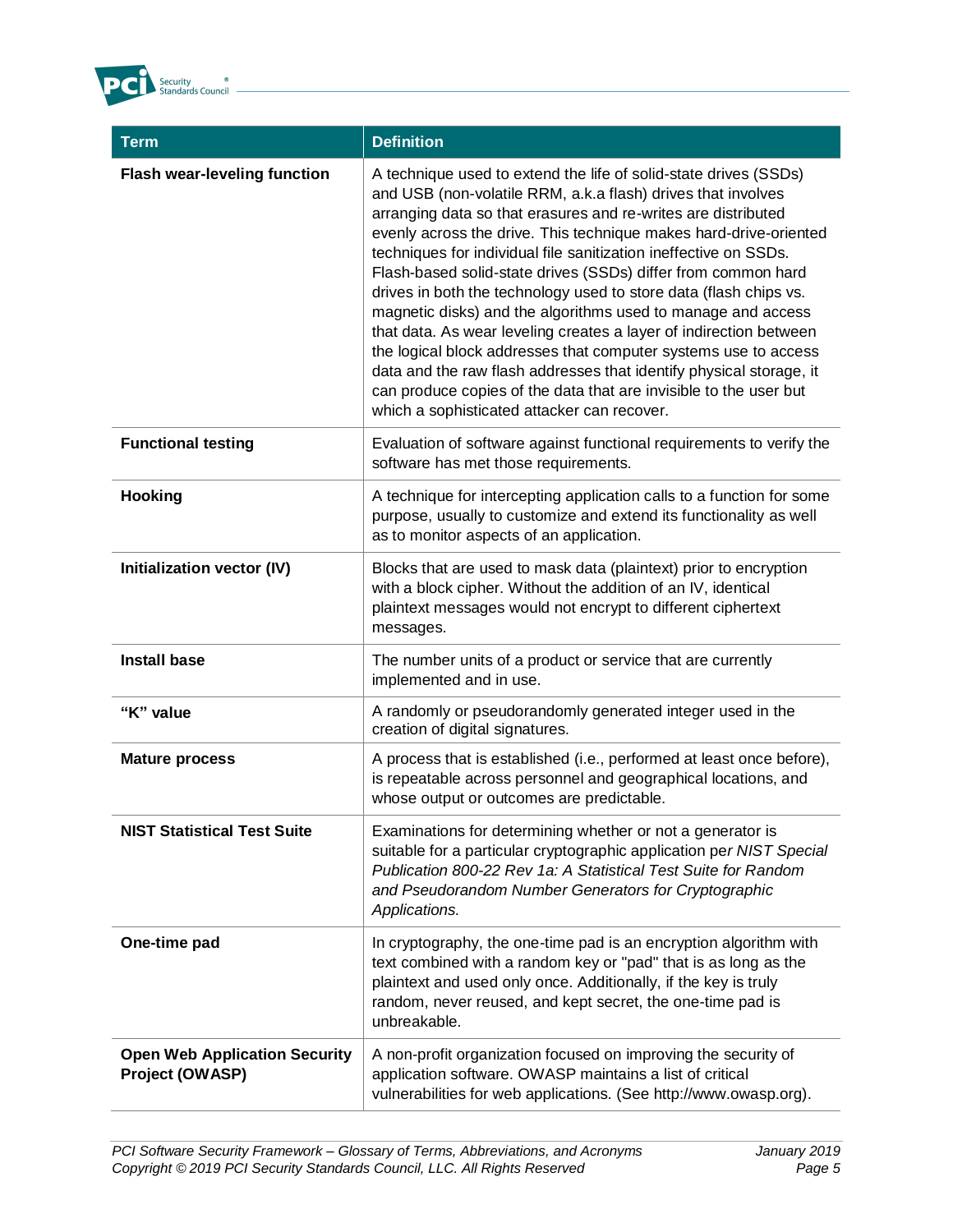

| <b>Term</b>                        | <b>Definition</b>                                                                                                                                                                                                                                                                                                                                                                                                                                                                                                                                                                                                                 |
|------------------------------------|-----------------------------------------------------------------------------------------------------------------------------------------------------------------------------------------------------------------------------------------------------------------------------------------------------------------------------------------------------------------------------------------------------------------------------------------------------------------------------------------------------------------------------------------------------------------------------------------------------------------------------------|
| Padding                            | A collection of techniques used in cryptography to prevent an<br>attacker from knowing the exact length of a plaintext messaging<br>and using that predictability to break the encryption.                                                                                                                                                                                                                                                                                                                                                                                                                                        |
| <b>Payment data</b>                | Data exchanged for purposes of conducting a transaction which<br>may include account or tokenized data.                                                                                                                                                                                                                                                                                                                                                                                                                                                                                                                           |
| <b>Payment software</b>            | In the context of the Software Security Framework, software<br>involved in or directly supporting or facilitating payment<br>transactions.                                                                                                                                                                                                                                                                                                                                                                                                                                                                                        |
| <b>Payment software components</b> | Software components of a larger software application that are<br>typically self-contained and often sold, licensed, or distributed<br>independently. Examples of software components include open-<br>source libraries, third-party APIs, and other dependencies that are<br>part of the software architecture.                                                                                                                                                                                                                                                                                                                   |
| <b>PBKDF2</b>                      | A widely used key-derivation function (KDF) published by RSA<br>Laboratories. In general, KDFs take a source of initial keying<br>material and derive from it one or more pseudorandom keys.<br>KDFs that input user passwords are known as password-based<br>KDF (PBKDF). KDFs use CPU-intensive operations on the<br>attacker side that increase the cost of an exhaustive search. By<br>applying a KDF to a user password, legitimate users spend a<br>moderate amount of time on key derivation, while the time needed<br>for an attacker to test each possible password is increased,<br>hopefully beyond a practical limit. |
| <b>Persistent sensitive data</b>   | Sensitive data that is retained in non-volatile storage and persists<br>even if power to the device is shut off.                                                                                                                                                                                                                                                                                                                                                                                                                                                                                                                  |
| <b>Protection methods</b>          | Actions (e.g., practices, processes, techniques, tools, procedures,<br>methods, principles, rules) taken to protect from a risk event.                                                                                                                                                                                                                                                                                                                                                                                                                                                                                            |
| <b>Rainbow table attack</b>        | A method of data attack using a pre-computed table of hash<br>strings (fixed-length message digest) to identify the original data<br>source, usually for cracking passwords or cardholder data hashes.                                                                                                                                                                                                                                                                                                                                                                                                                            |
| <b>RAM disk or RAM drive</b>       | A block of random-access memory that software treats as if the<br>memory is a physical disk drive.                                                                                                                                                                                                                                                                                                                                                                                                                                                                                                                                |
| <b>Regression testing</b>          | Evaluation to confirm that updates to address specific software<br>issues (such as faulty functionality or security problems)<br>sufficiently address those issues, do not introduce other software<br>issues, and remain compatible to existing code.                                                                                                                                                                                                                                                                                                                                                                            |
| <b>Resiliency</b>                  | The extent to which software can maintain normal operations amid<br>adverse conditions, including the ability of software to recover from<br>a fault or an attack.                                                                                                                                                                                                                                                                                                                                                                                                                                                                |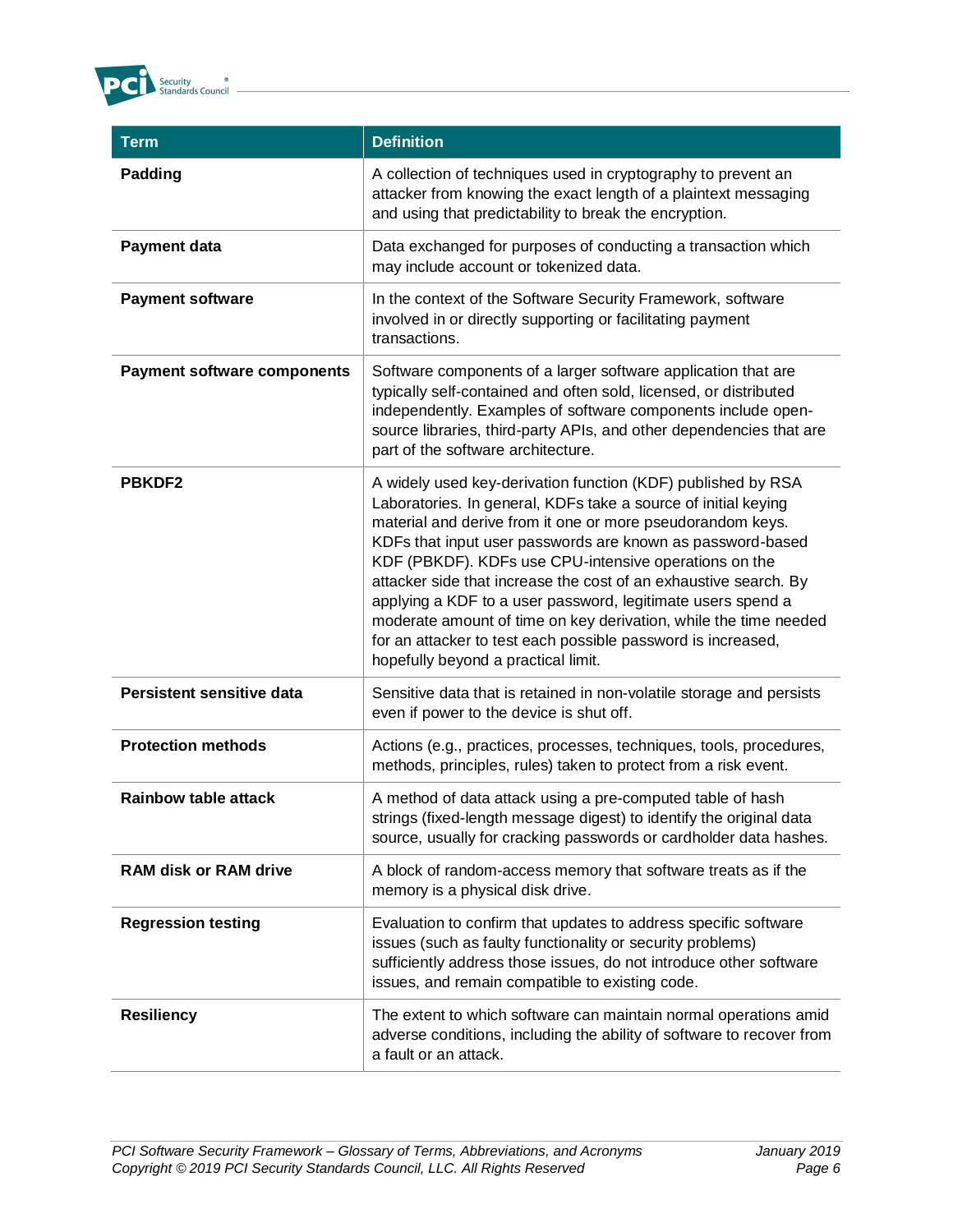

| <b>Term</b>                                              | <b>Definition</b>                                                                                                                                                                                                                                                                                                                                                                                                                                                                                                                                                                                         |
|----------------------------------------------------------|-----------------------------------------------------------------------------------------------------------------------------------------------------------------------------------------------------------------------------------------------------------------------------------------------------------------------------------------------------------------------------------------------------------------------------------------------------------------------------------------------------------------------------------------------------------------------------------------------------------|
| Roll                                                     | The act of changing a discretionary data element (such as a<br>cryptographic key) at a predefined period or event of<br>obsolescence.                                                                                                                                                                                                                                                                                                                                                                                                                                                                     |
| <b>Sampling</b>                                          | The process of selecting a cross-section of a group that is<br>representative of the entire group.                                                                                                                                                                                                                                                                                                                                                                                                                                                                                                        |
| <b>Substitution box (S Box)</b>                          | A nonlinear substitution table used in several byte-substitution<br>transformations and in the key-expansion routine to perform a<br>one-for-one substitution of a byte value.                                                                                                                                                                                                                                                                                                                                                                                                                            |
| <b>Secure deletion</b>                                   | A method of removing or overwriting data residing on a hard disk<br>drive or other digital media (including memory), rendering the data<br>irretrievable. Additional guidance on methods for secure deletion<br>are provided in ISO 27038:2014 Security techniques -<br>Specification for digital redaction or NIST Special Publication 800-<br>88, Guidelines for Media Sanitization.                                                                                                                                                                                                                    |
| <b>Security objective</b>                                | The security objectives form the primary goal and shape the<br>intention of the control objectives and test requirements in the<br>Software Security Framework.                                                                                                                                                                                                                                                                                                                                                                                                                                           |
| <b>Secure Software Lifecycle</b><br>(Secure SLC or SSLC) | The evolution process of a software application from inception<br>through design, development, deployment, maintenance, and<br>finally decommission. A Secure SLC ensures that security is<br>integrated at all stages of the software lifecycle.                                                                                                                                                                                                                                                                                                                                                         |
| <b>Secure Software Lifecycle</b><br>practices            | Security-related activities and processes to facilitate the secure<br>design, development, operation, and management of secure<br>software.                                                                                                                                                                                                                                                                                                                                                                                                                                                               |
| <b>Security testing</b>                                  | Security testing is a process of identifying flaws related to<br>elements of confidentiality, integrity, authentication, availability,<br>authorization, and non-repudiation in the assessed system<br>component(s) and security mechanisms. The process usually<br>includes, but is not limited to, activities such as threat modeling,<br>code reviews, vulnerability assessment, penetration testing, fuzz<br>testing, etc.                                                                                                                                                                            |
| Seed data (for random number<br>generators)              | A starting value used to initialize a pseudo-random number<br>generator.                                                                                                                                                                                                                                                                                                                                                                                                                                                                                                                                  |
| Sensitive data                                           | In the context of the Software Security Framework, any data that<br>requires protection from unauthorized disclosure (confidentiality)<br>or modification (integrity). Sensitive data includes, but is not limited<br>to, cardholder data (CHD), sensitive authentication data (SAD),<br>tokens, cryptographic key material, and authentication credentials,<br>internal system information, and other data defined by the<br>software vendor as requiring protection. Sensitive data may also<br>be present in software design characteristics, session data, status<br>information, and error messages. |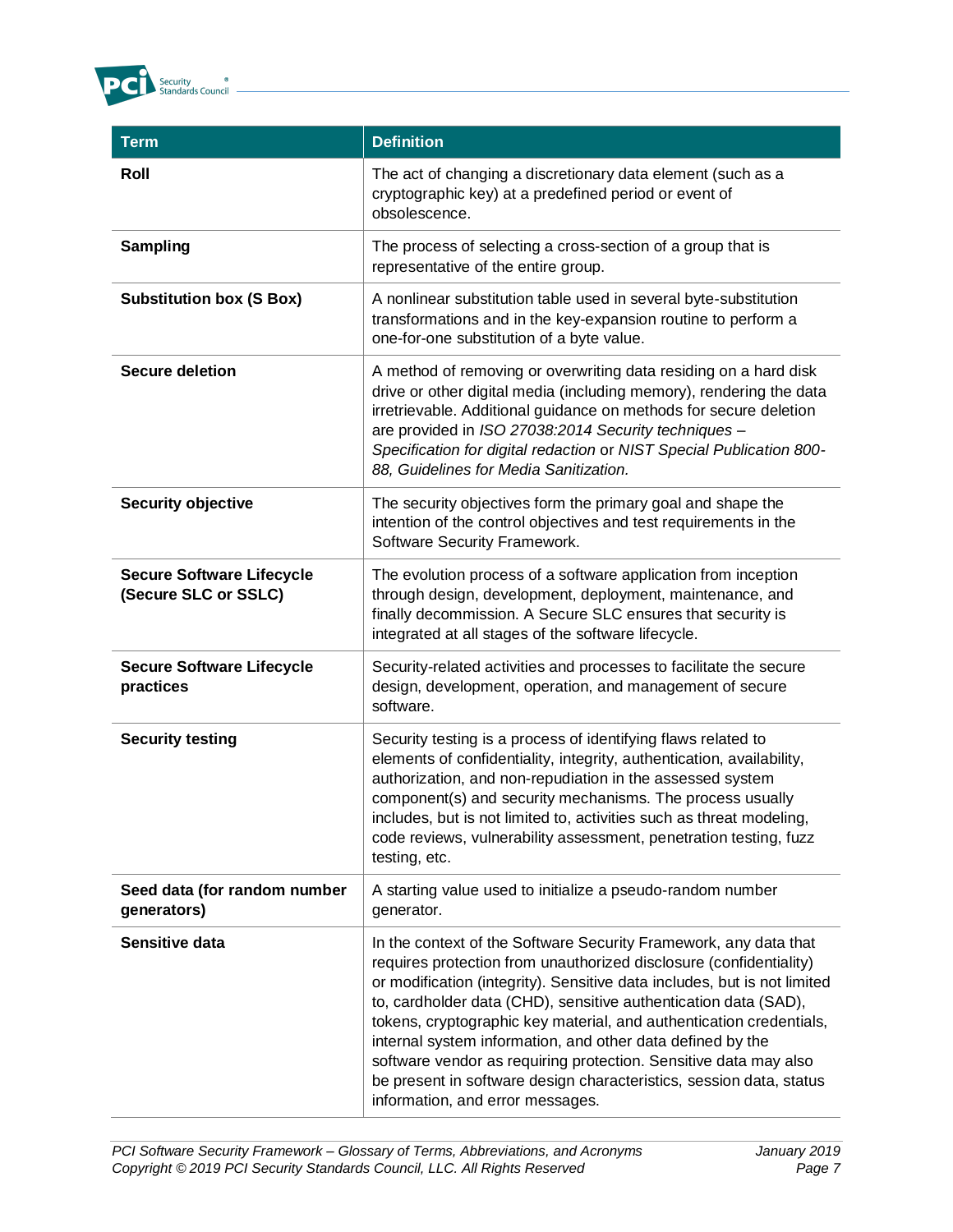

| <b>Term</b>                              | <b>Definition</b>                                                                                                                                                                                                                                                                                                                                                                                                                                                                                                                                                                                                                                                         |
|------------------------------------------|---------------------------------------------------------------------------------------------------------------------------------------------------------------------------------------------------------------------------------------------------------------------------------------------------------------------------------------------------------------------------------------------------------------------------------------------------------------------------------------------------------------------------------------------------------------------------------------------------------------------------------------------------------------------------|
| <b>Sensitive functions</b>               | Any functionality of the payment software that alters other software<br>functionality or configuration, processes sensitive data, provides<br>security features, or interacts with sensitive resources. Examples<br>of sensitive functions include authentication functions,<br>cryptographic functions, communication protocols, processing<br>daemons, etc.                                                                                                                                                                                                                                                                                                             |
| <b>Sensitive resources</b>               | External resources upon which software relies to provide security<br>features or process sensitive data. Sensitive resources are often<br>provided by or shared with the underlying platform, operating<br>environment, or other applications that coexist within or outside<br>the software's operating environment. Examples of sensitive<br>resources include shared files, registry keys, environmental<br>settings, communication channels, cache, shared libraries, system<br>interfaces, web services, etc. In many cases, sensitive resources<br>may also constitute "sensitive data" and may require protection<br>from unauthorized disclosure or modification. |
| Software-development<br>personnel        | The staff or personnel who are involved with the development of<br>secure payment software including the design, creation, and<br>maintenance of applications, frameworks, or other software<br>components. Depending on the activities being performed it may<br>include individuals who specify, design, develop, document, test,<br>and fix bugs in payment software.                                                                                                                                                                                                                                                                                                  |
| Software security assurance<br>processes | A method for determining a level of confidence that the security<br>functions of software work as intended and are free of<br>vulnerabilities that may have been included in the software.                                                                                                                                                                                                                                                                                                                                                                                                                                                                                |
| <b>Software security controls</b>        | Security features and functionality built into payment software or<br>the software's operating environment to protect against software<br>threats and attacks.                                                                                                                                                                                                                                                                                                                                                                                                                                                                                                            |
| <b>Software Security Framework</b>       | A collection of software security standards that leverage a<br>common validation and certification model.                                                                                                                                                                                                                                                                                                                                                                                                                                                                                                                                                                 |
| Software vendor                          | Entity that produces and sells payment software.                                                                                                                                                                                                                                                                                                                                                                                                                                                                                                                                                                                                                          |
| <b>Split knowledge</b>                   | A method by which two or more entities separately have key<br>components that individually convey no knowledge of the resultant<br>cryptographic key.                                                                                                                                                                                                                                                                                                                                                                                                                                                                                                                     |
| <b>SSD over-provisioning</b>             | A technique used by solid state drive (SSD) manufacturers to<br>improve performance by reserving free space. SSD manufacturers<br>reserve an additional percentage of the total drive capacity for<br>over-provisioning (OP) during firmware programming to use in<br>various disk-administration functions.                                                                                                                                                                                                                                                                                                                                                              |